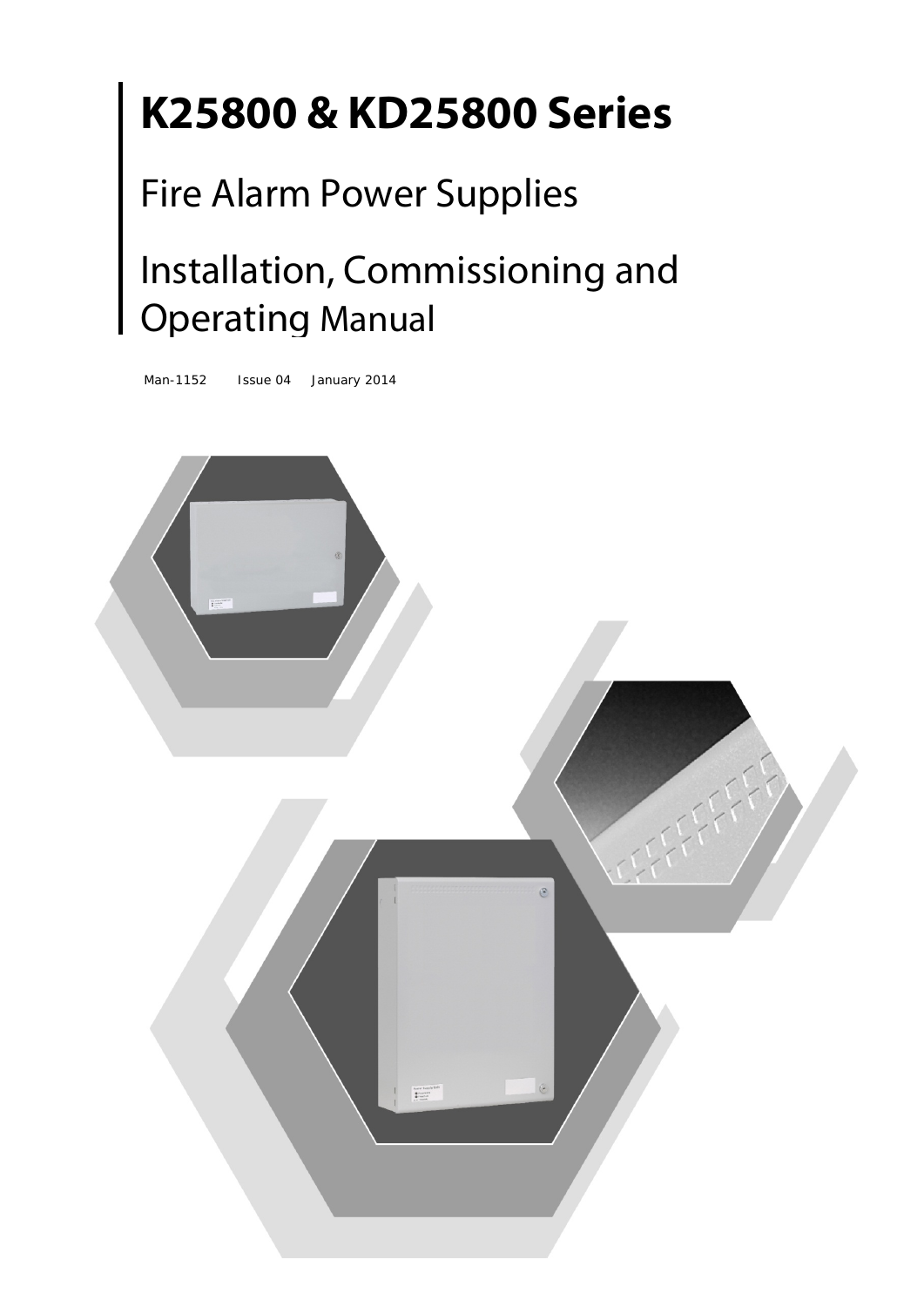### Section

### Page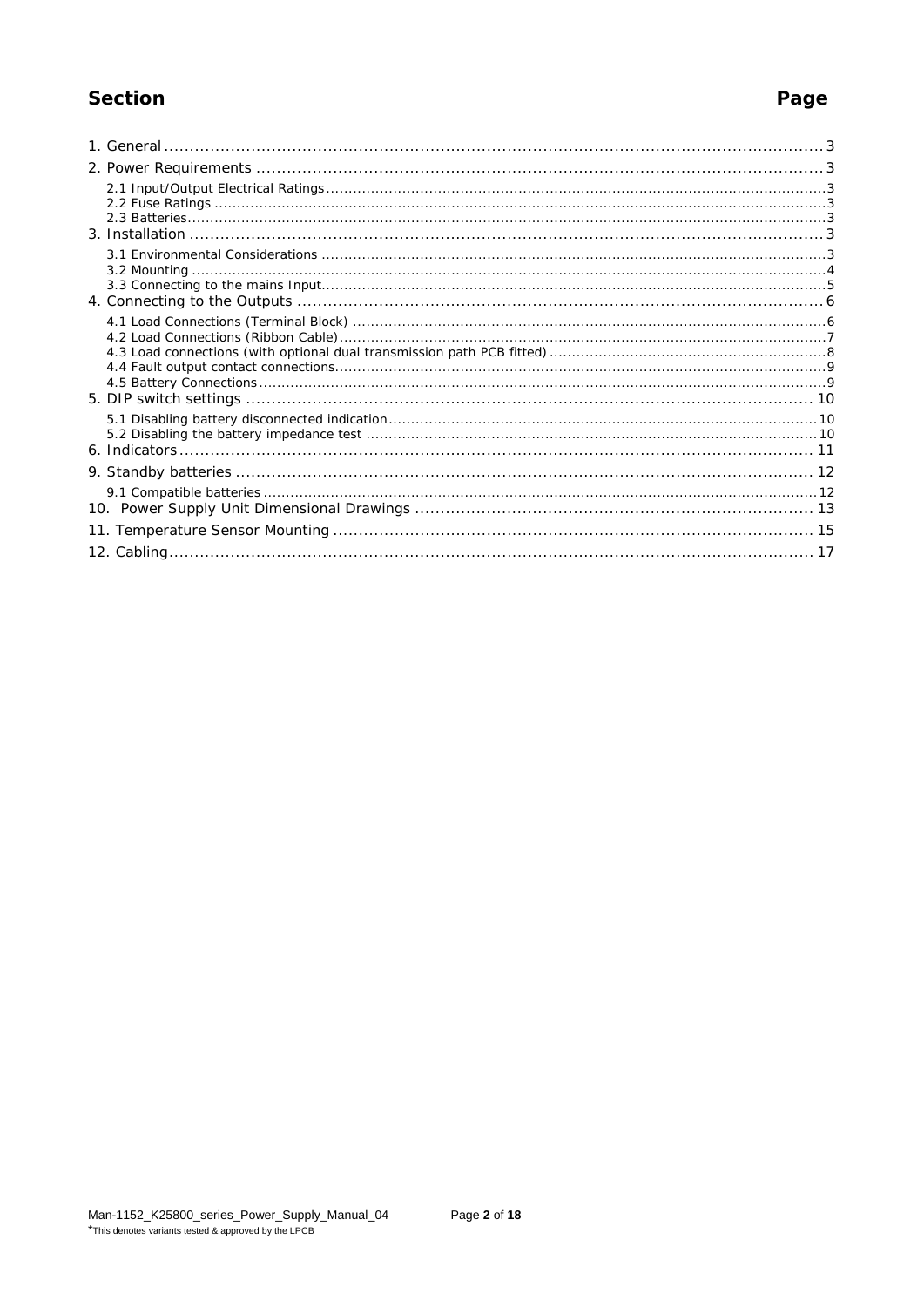#### **1. General**

The KD25800 and K25800 series are combined power supply and battery chargers designed to be used for fire alarm control and indicating equipment complying with EN54-2 and EN54-4.

To satisfy the requirement of clause 6.4 of EN54-4, for fire alarm Power Supply Equipment mounted in a separate enclosure to the Control and Indicating Equipment, a separate interface (RPSM2) needs to be fitted inside the PSE enclosure which provides two transmission paths between the PSE and the CIE to enable one transmission path to continue to operate in the event of failure of the other.

This board is fitted to models with the KD prefix to the part number. The D denoting that the dual output board is fitted.

#### **2. Power Requirements**

The KD25800 and K25800 series power supplies are designed to operate from mains power supplies of 115V AC or 230V AC.

The maximum input current is 5 Amps. Mains frequency should be 50Hz or 60Hz.

#### **2.1 Input/Output Electrical Ratings**

Mains Input – 115V AC – 230V AC. Load output voltage -19V DC minimum, 30V DC maximum. Load output current – 10.25A maximum. Maximum ripple voltage - 1 Volt. Imax a – Rated maximum output current which can be supplied continuously – 8A Imax b – Rated maximum output current which can be supplied while battery charging is not required – 10.25A Imin - Minimum output current for correct operation = 10mA Ri max – Maximum series resistance in battery charging circuit before a fault is indicated =  $0.4$  ohms. Battery charging output voltage–26.4 V DC (at 40 C) to 28.9 V DC (at -5 C) Battery charging current - 2.25 Amps maximum.

Fault signals - Switched negative open collector (with respect to load positive) current limited 100mA max and common volt free relay contact.

Battery disconnected (Low battery shutoff voltage - 19 V (+/- 1 volt)) Mains fail Battery voltage low/Battery connection high impedance. Low battery voltage =  $21$  V +/- 1 volt Earth fault Charger fault

#### **2.2 Fuse Ratings**

| Input fuse - | F5A 250V TD 20mm. (Replace only with a fuses of the same type).      |
|--------------|----------------------------------------------------------------------|
| Load fuse -  | Self-resetting Polyfuse 10 Amp rated. (Not replaceable).             |
| RPSM2 fuses- | FF very fast acting 12A, (Replace only with fuses of the same type). |

#### **2.3 Batteries**

Rechargeable, sealed lead acid Yuasa NP\* or Powersonic\*. Maximum capacity 45 Ah. Maximum current drawn from batteries when mains is disconnected – 11 Amps Quiescent current in mains failure mode - 50 milliamps.

#### **3. Installation**

This product should be installed, commissioned and maintained by trained service personnel in accordance with the following:

(i) Regulations for electrical equipment in buildings specific to the country of use

(ii) Codes of practice

(iii) Statutory requirements

(iv) Any instructions specifically advised by the manufacturer

Only fire rated and shielded cable should be used.

Note: For LPCB approved installations use only FP200\*, 1.5mm<sup>2</sup> 2 core cable.

#### **3.1 Environmental Considerations**

The KD25800 and K25800 series power supplies are mounted in steel enclosures with an ingress protection rating of IP30. The operating temperature range should not exceed -5°C to +40°C (±2°). Humidity levels should not exceed 95% (non-condensing).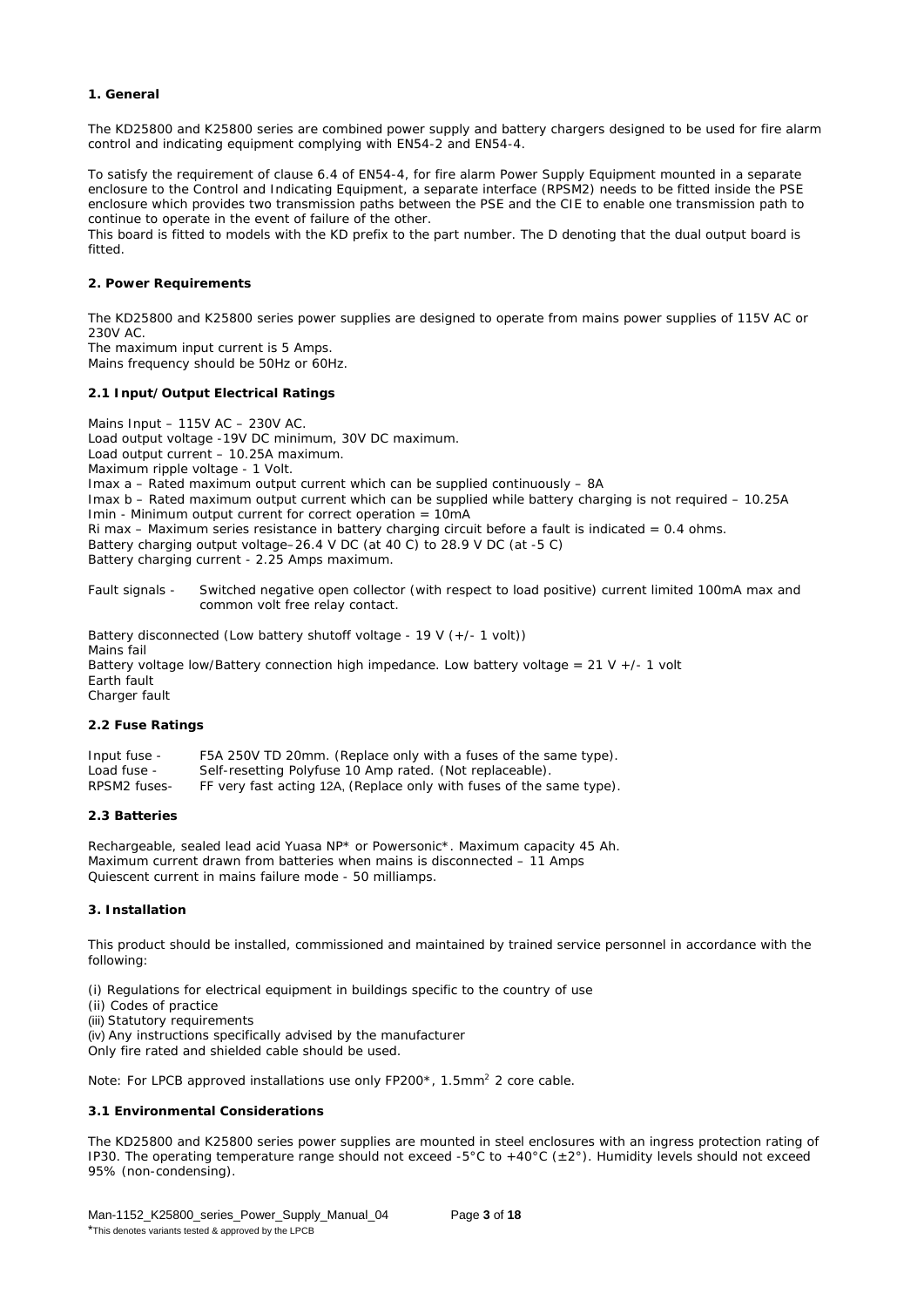#### **3.2 Mounting**

The unit should be mounted on a dry, flat surface and in a level position such that the enclosure is not distorted. Screws or bolts of a minimum of 5mm diameter and suitable 40mm long wall fixings must be used to mount the enclosure in all four mounting positions.

It should be positioned in an accessible place as agreed with the end user.

The unit should not be mounted in another enclosure or near sources of excessive heat.

Cables should be connected using suitable, metal cable glands fitted to the knockouts provided. If additional cable entry points are required, all swarf and debris caused by drilling of additional cable entries must be cleared before power is applied to the unit.

The equipment is of Class1 construction so must be permanently and reliably connected to the fixed earth of the installation.

The primary earth of the end use application must be permanently marked with the protective earth symbol (IEC415 No. 5017). A suitable primary disconnecting device must be provided in the end use application. Battery and load connections must be considered for connection to SELV (safety extra low voltage) circuits only. The maximum leakage current of the completed and installed equipment must not exceed 3.5mA.







K25800 M3/KD25800 M3 AND K25800 D3/KD25800 D3 FIXING CENTRES

K25800 15/KD25800 15 FIXING CENTRES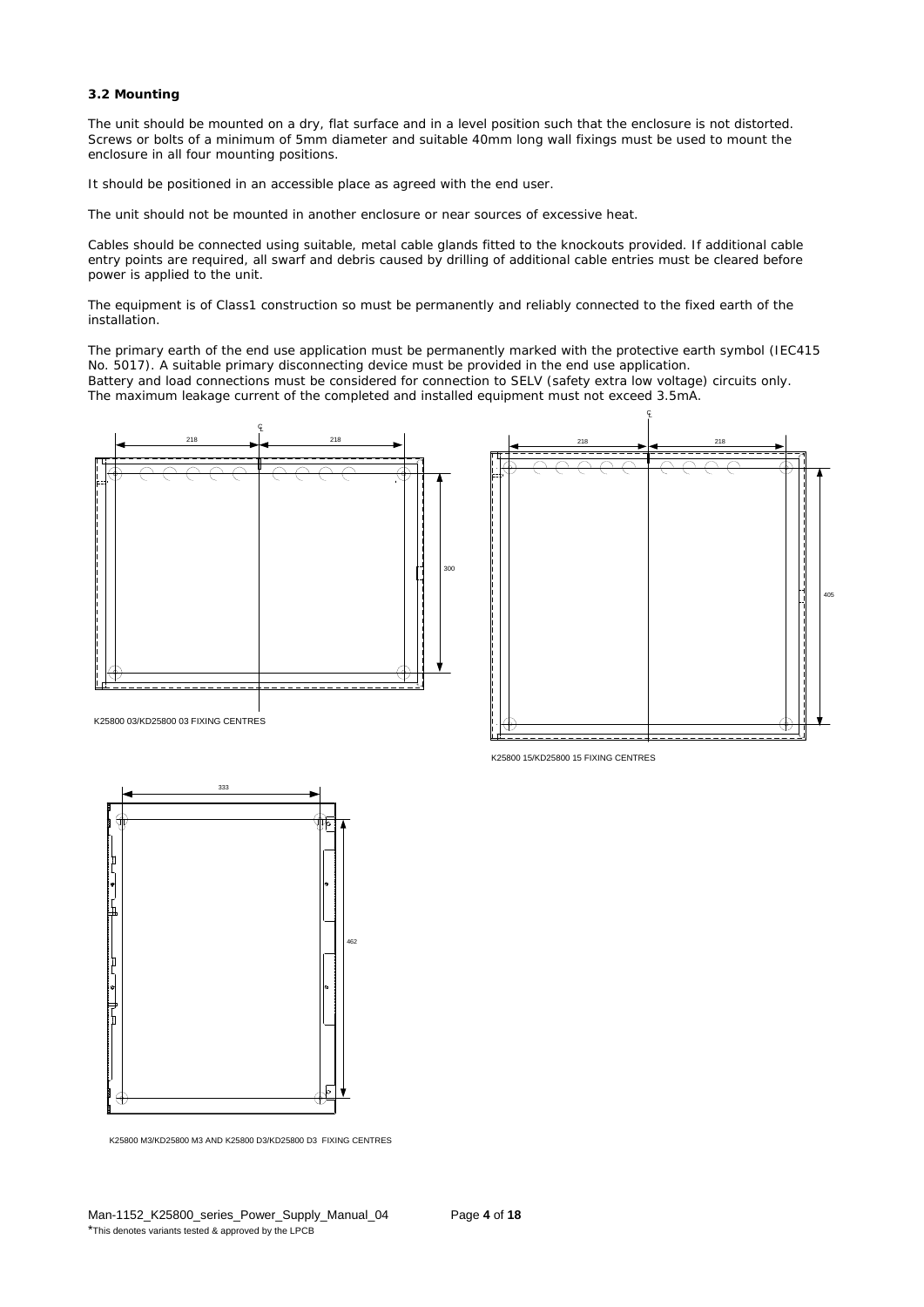#### **3.3 Connecting to the mains Input**

#### **A minimum cable size of 1.0mm² must be used. Maximum cable size is 4.0mm². The mains cable should be rated at 250V and fused via a 5A anti-surge fuse.**

Fit the mains cable via a suitable 94HB flame rated cable gland via a knockout close to the power supply unit. Connect the Neutral of the mains power supply to the terminal marked N, connect the Live of the mains power supply to the terminal marked L and connect the earth to the terminal marked E.



The mains wiring should be as short as is practical with no excess lengths or larger loops and be separated from all extra low voltage wiring such as 24V supply wiring and battery leads. Ensure that all wires are fitted into the terminals without any exposed lengths or strands which may give rise to exposure to electrical shock.

This equipment is designed to be operated from 230V 50Hz or 120V 60Hz mains supplies and is of class 1 construction. As such it **must** be connected to a protective earthing conductor in the fixed wiring of the installation.

A readily accessible, double pole disconnect device meeting the requirements of EN60950/IEC950 which disconnects live and neutral simultaneously must be incorporated in the fixed wiring as close to the unit as is practical.

If the earth terminal is the primary earth of the end use application then apply the earth symbol (IEC415 No.5017) next to this terminal. Ensure that all screws in the earth terminal block (including those that are not used) are tightened during installation.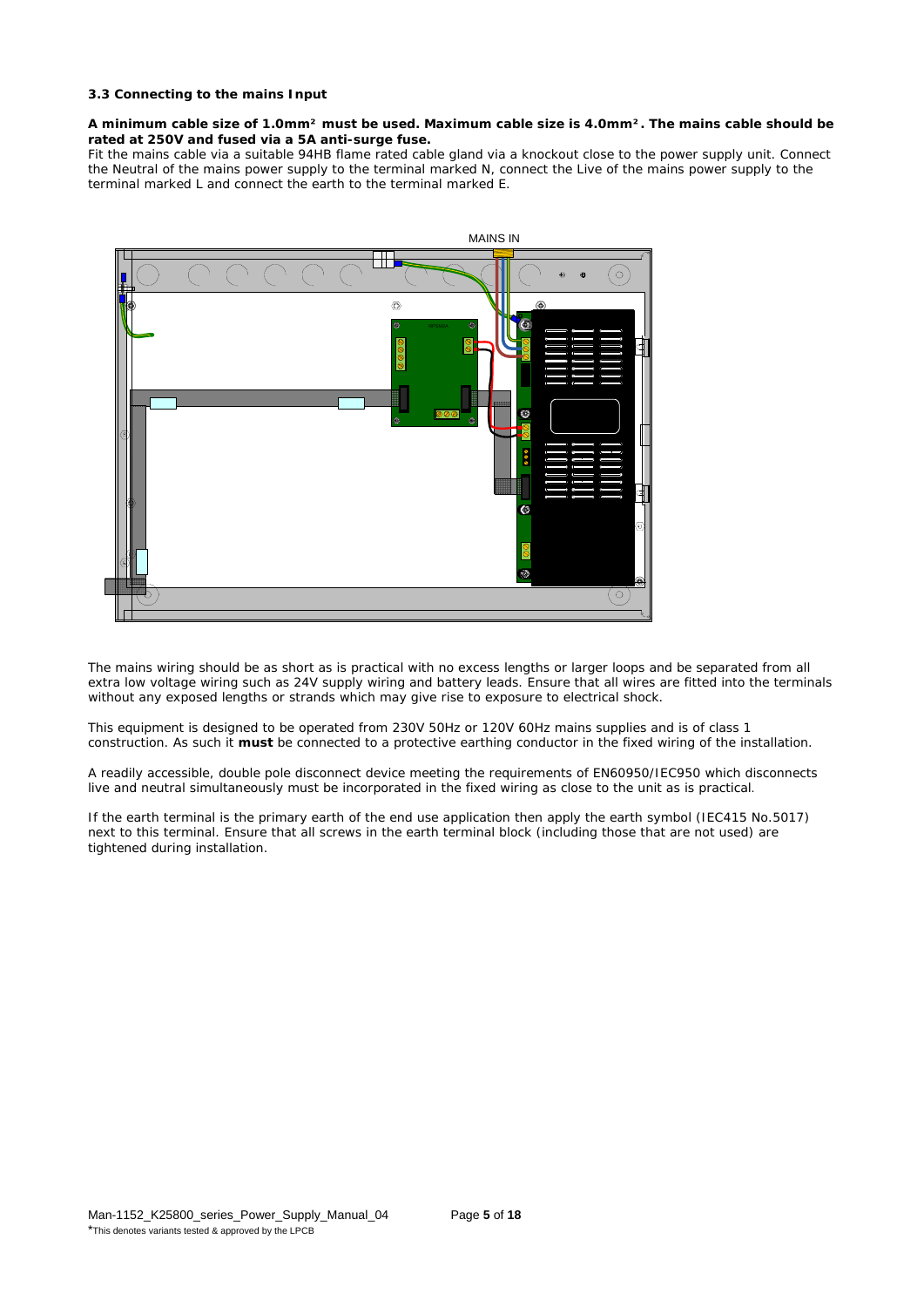#### **4. Connecting to the Outputs**

#### **4.1 Load Connections (Terminal Block)**

Two terminals are provided for connection of the load. +24V DC and DC RETURN.

The load should be connected using wire rated for at least 10 Amps continuous.

Care must be taken to connect the polarity of the load the correct way around, + on the PSU to + on the load, and – on the PSU to - on the load.

#### **Note: Maximum cable size is 2.5mm**



When supplying high load currents such as the K25800 series of power supplies are capable of, volt drop in cables should be considered.

Larger cables have less volt drop, so if long cables are being used to supply high currents then these should be larger such as 2.5mm<sup>2</sup>, rather than 1.0mm<sup>2</sup> or 1.5mm<sup>2</sup>.

As an example, the volt drop with an 8A load for 50 metres of 1.0mm<sup>2</sup> cable would be about 14 Volts, which means that there would be only about 10 Volts at the load end of the cable.

The volt drop with an 8A load for 50 metres of 2.5mm<sup>2</sup> cable would be about 6 Volts, which means there would be about 18 Volts at the load end of the cable.

**Cables and connectors should be suitably sized to ensure that the maximum current that can be supplied by the power supply can safely be passed to the load without any risk of overheating or damage.**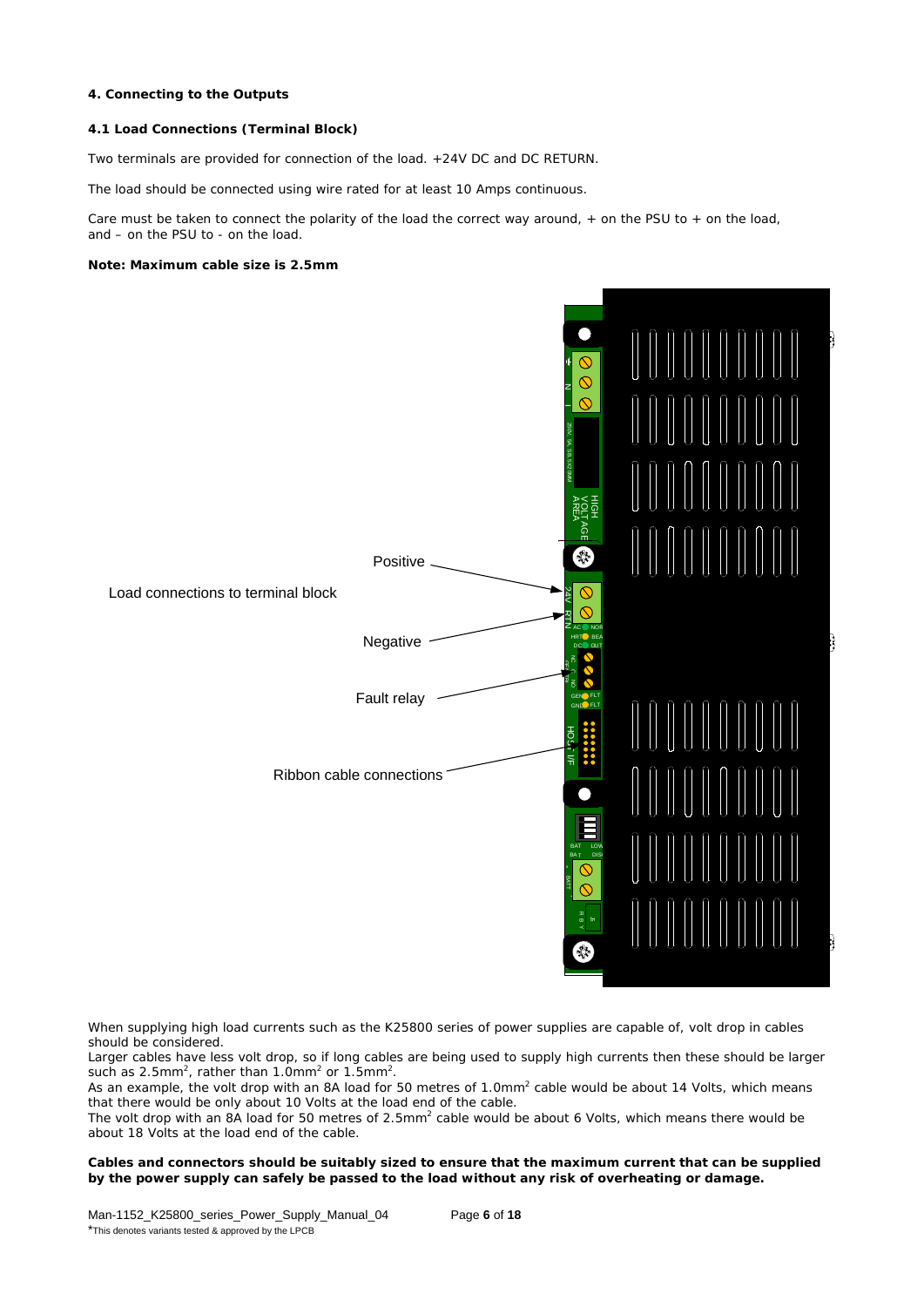#### **4.2 Load Connections (Ribbon Cable)**

An additional method of connecting to the power supply is via a 14-way ribbon cable.

The ribbon cable must not leave the enclosure

A standard latching ribbon cable header is provided on the board, which may be used to connect to the load, and fault signals. (See below.)

Pin  $1 =$  Negative Pin  $2 =$  Negative Pin  $3 =$  Negative Pin  $3 = Ne$ gative  $Pin 5 = Position 24V$ Pin 6 = Positive 24V Pin  $7 =$  Positive 24V Pin 8 = Positive 24V Pin 9 = Battery disconnected Pin 10 = Mains failed Pin 11 = Battery low/High impedance Pin  $12 =$  Earth fault Pin 13 = Charger fault

Note: pins 9 to 13 switches –ve with respect to Positive 24V and can supply a maximum of 100 milliamps per output.

**The ribbon cable should not be used alone for load power but always in conjunction with connections to the load terminals 24V DC and DC RTN as described in 3.4.1 above.**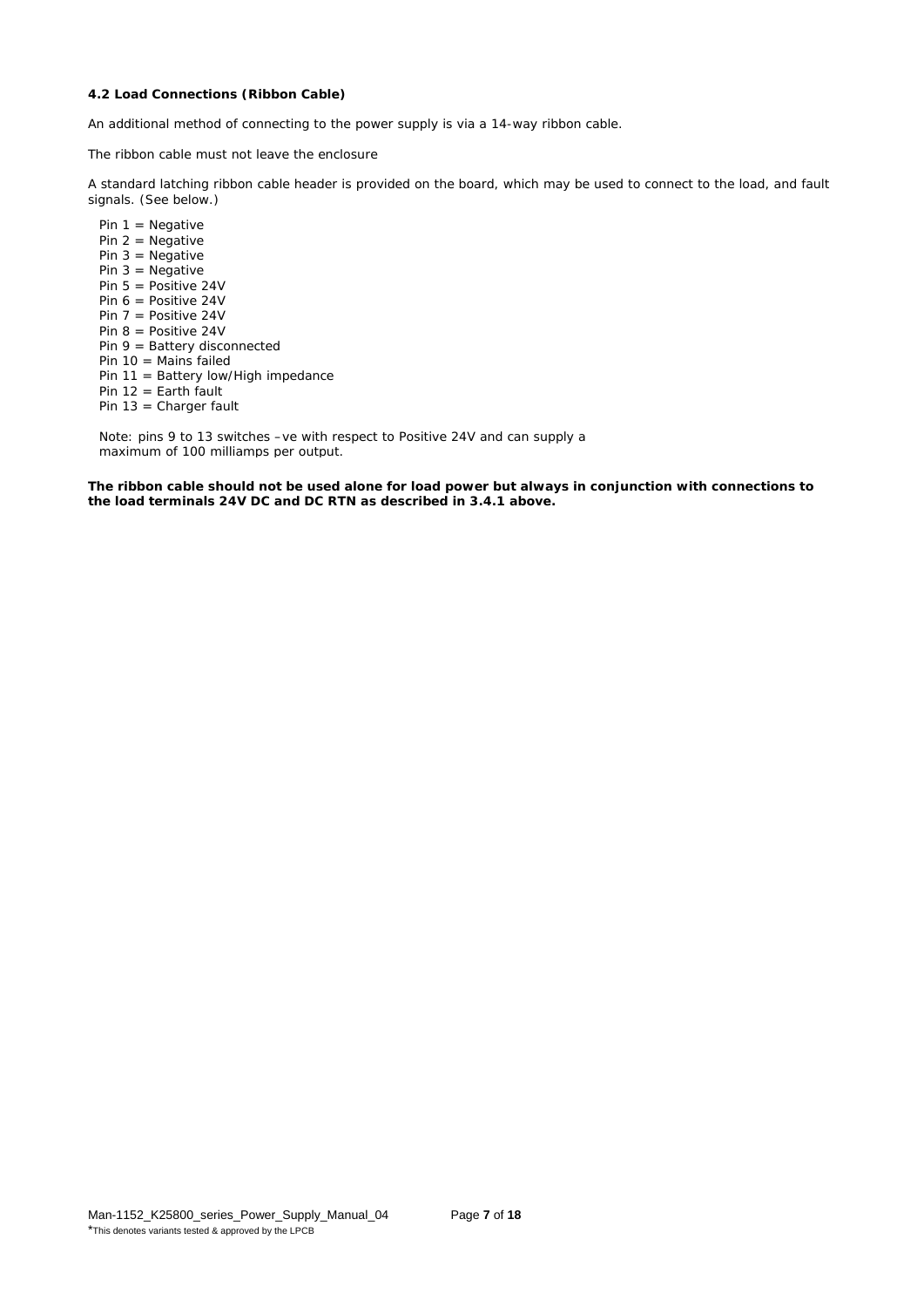#### **4.3 Load connections (with optional dual transmission path PCB fitted)**

When the power supply unit is being used to supply power to fire alarm control and indicating equipment, to comply with the requirements of EN54-4, there must be two transmission paths from the power supply to the control panel in order that a short or open circuit in one transmission path will enable the control panel to be supplied with power from the other.

This is facilitated by the RPSM2 PCB which is mounted in the enclosure as standard on KD25800 models. The RPSM2 PCB has a common fault relay which signals any of the faults associated with the power supply including failure of one of these transmission paths.



When connecting power to fire alarm control and indicating equipment, the connections OUT1 + and OUT1- should be connected to one power input of the control and indicating equipment and the connections OUT2 + and OUT2- should be connected to the other power input of the fire alarm control and indicating equipment.

Only fire alarm control and indicating equipment with two separated 24V DC inputs is compatible with these power supply units.

Care must be taken to connect the polarity the correctly, + on the RPSM2 PCB to + on the control panel and - on the RPSM2 PCB to - on the control panel.

The total load over the two outputs should not exceed 8 Amps (Imax a) or 10.25 Amps (Imax b).

#### **Failure to connect the polarity correctly could result in damage to the control panel, the power supply or both.**

The common fault relay is normally energised and will operate to signal any fault associated with the power supply or total power failure.

The fuses on the RPSM2 PCB must be replaced only with the correct type as described in section 2.2 of this manual.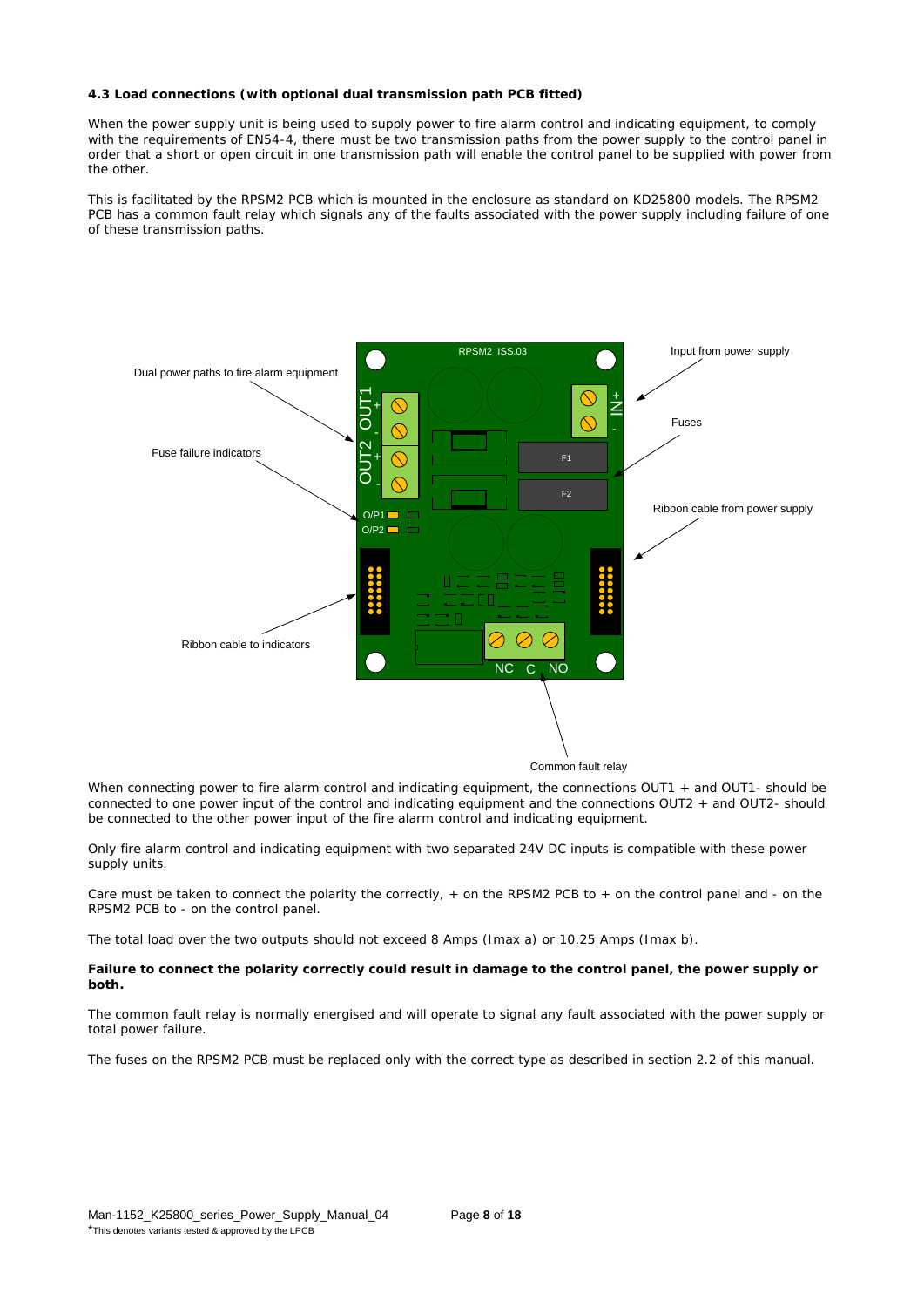#### **4.4 Fault output contact connections**

A volt free contact rated at 30V DC and 1 Amp (GEN FLT) is available for connection to other systems.

This contact will operate upon any of the fault conditions listed in section 4 as well as total power failure.

#### **The contact positions on the common fault relay terminals shown are with mains and battery connected and with no fault conditions on the power supply.**





#### **4.5 Battery Connections**

Batteries of even very small capacity are capable of delivering very high currents which can cause fire or injury. Battery connections must therefore be made using **extreme caution**.

As supplied, power supplies have battery leads already wired to the battery terminals on the circuit board. These leads are coloured red for + and black for – and are fitted with standard ¼ inch push on, spade connectors suitable for batteries of up to 12Ah capacity.

Larger capacity batteries have screw on terminals and the standard battery leads will need to be replaced with the ones supplied in the accessory pack. Take care that the red and black wires are connected to the correct terminals when replacing battery leads, a wrong connection can be dangerous and can cause damage.

As this is a 24-Volt system, there will be two 12 volt batteries which need to be connected in series. This is done using the jumper link provided.

To optimise the service life of the batteries, the battery charger output voltage varies with temperature. To enable optimum temperature compensation, the flying lead temperature sensor should be attached to one of the batteries as shown in the diagram in section 11 of this manual.

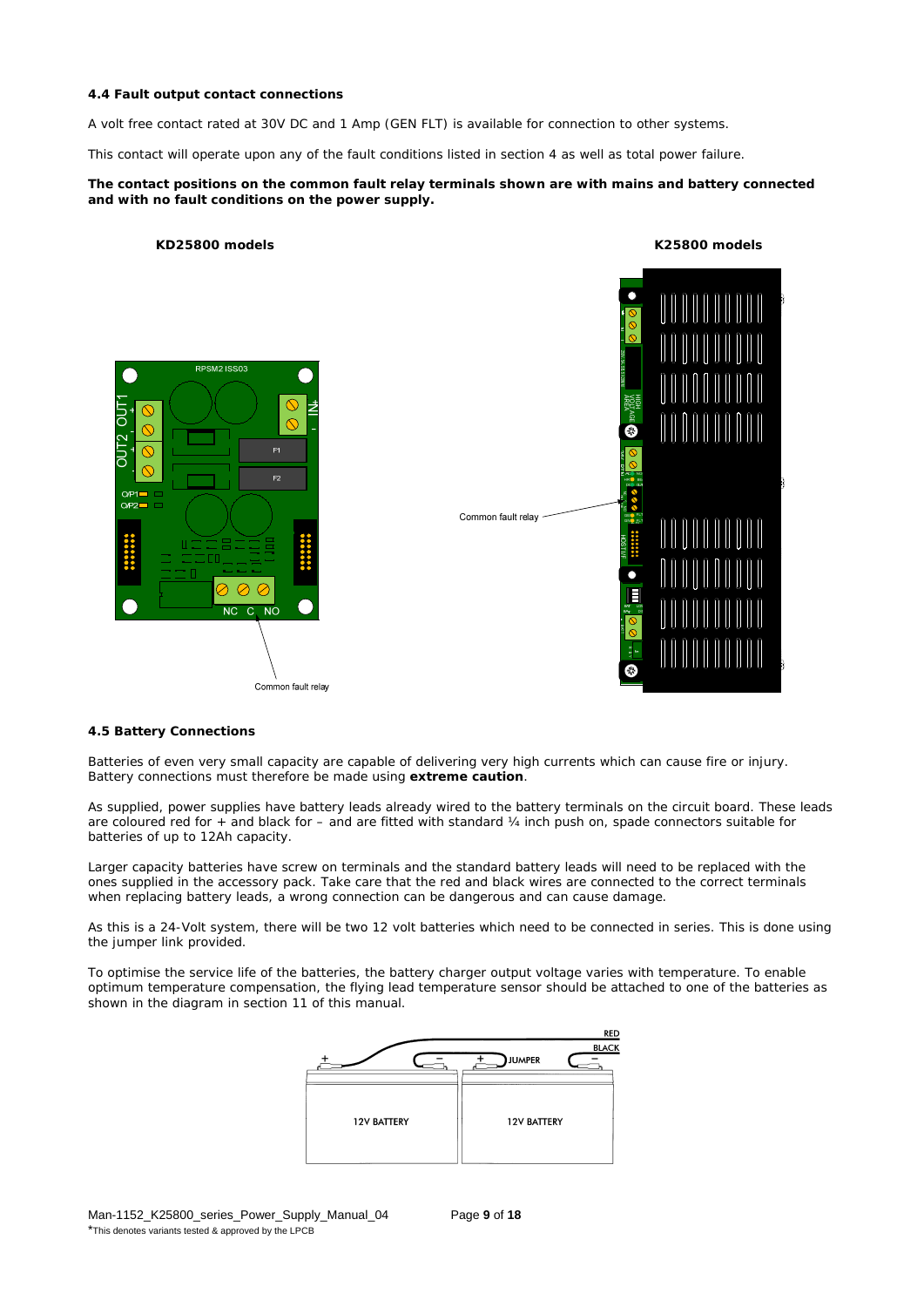#### **5. DIP switch settings**

In order to correctly charge the batteries, the power supply must be matched to the manufacturer type and size of batteries that are connected to it. This is done by setting the DIP switch located next to the battery connection. Switch 4 defines the battery manufacturer (Yuasa or Powersonic). Switch 3 sets the size of battery, ON for batteries smaller than 18Ah and OFF for batteries of 18Ah or larger.

The combination of switches 1 and 2 allow the power supply to be set to a special mode for factory testing or to disable battery monitoring functions.



I

slot

L<sub>8</sub> L<sub>9</sub> L<sub>9</sub> L<sub>9</sub>

L10

TB6

N

 $\overline{a}$ 

l.

l.

L17

#### **5.1 Disabling battery disconnected indication**

When the power supply is to be used without standby batteries, the battery disconnected warning indication and operation of the common fault relay may be disabled by setting switch 1 on the DIP switch to the ON position, switch 3 to the ON position and switch 4 to the OFF position.

#### **5.2 Disabling the battery impedance test**

It is possible to disable the battery impedance test and fault reporting by setting switche 1 to the ON position, switch 3 to the OFF position.

**In order to comply with the requirements of EN54-4, switch 1 must be OFF and switch 2 must be ON. No other setting must be used when the power supply is being used to power fire alarm detection and control equipment.**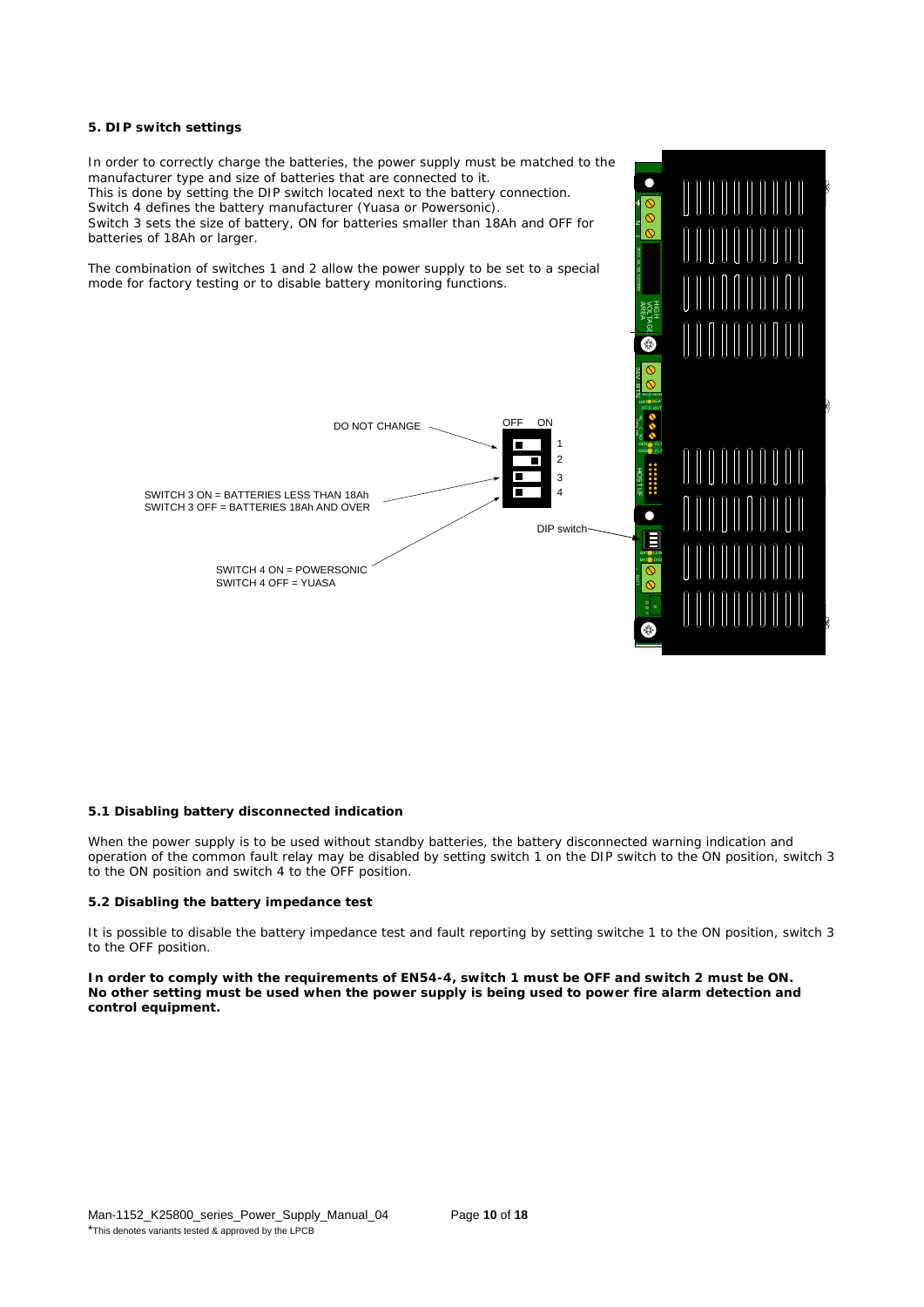#### **6. Indicators**

The diagnostic indicators visible along the edge of the power supply indicate the status of the unit as follows:

AC Normal – Mains power is connected.

Heartbeat (flashing slowly) – The processor is functioning normally.

DC Out on – The 24V DC output is supplying power to the load.

General fault – The battery charge voltage is too high

Earth fault – The 24V DC supply is connected to earth.

Battery low – The battery voltage is below 21 Volts.

Battery disconnected – The battery is disconnected or the charging circuit has reached higher impedance than it should.



#### **7. Commissioning**

Once all connections have been made and checked for safety, ensure that batteries are correctly connected and switch on the mains power.

Check that the AC Normal LED is on.

Check that the Heartbeat LED is flashing slowly.

Check that power is being supplied to the load with a volt meter. A voltage of 24V +/- 1V should be read.

Remove the mains power and ensure that the batteries continue to supply power to the load.

With the mains removed, the AC Normal indicator should switch off after approximately 30 seconds.

Switch the mains back on and disconnect the battery. The load should continue to operate and the Battery disconnected LED should light.

#### **This completes the basic commissioning checks.**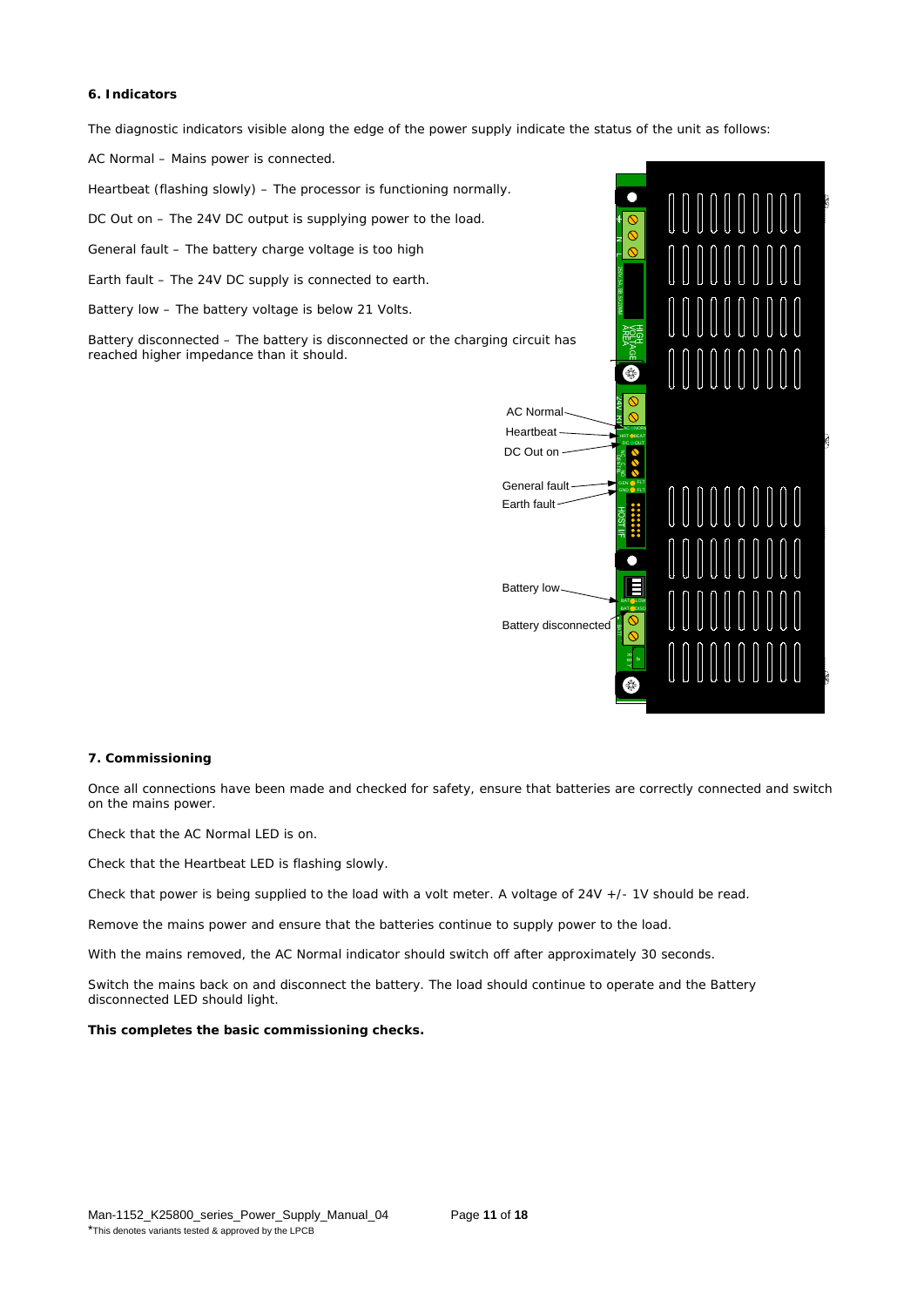#### **8. Maintenance**

The power supply requires no specific maintenance; however, sealed lead acid batteries have a limited lifespan and should be checked periodically in accordance with the manufacturer's recommendations and replaced as recommended below.

The only replaceable parts are the mains fuses and fuses on the dual power output board RPSM2 on KD25800 models. Should a fuse fail, the fuse **must only be replaced with fuses of the same type as originally fitted**. Spare fuses are supplied in the accessory pack. Care must be taken to select the correct one when replacing fuses. These are as follows:

Mains Input fuse – F5A 250V TD 20mm. (Replace only with fuses of the same type).

KD25800 series RPSM2 fuses- FF very fast acting 12A. (Replace only with fuses of the same type).

#### **9. Standby batteries**

Sealed lead acid batteries have an expected life of 3 to 5 years when operated at an ambient temperature of 20°C. Batteries operating in temperatures higher than 20°C will have a significantly reduced life of approximately 50% for every 10°C above 20°C.

This must be considered when determining the battery maintenance schedule and batteries consistently operating in higher ambient temperatures should be replaced more frequently.

Batteries with a manufacturing date older than 6 months are not recommended for use with this equipment. Sealed lead acid batteries can liberate hydrogen during normal use. The KD25800 and K25800 series of power supplies have adequate ventilation to allow this hydrogen to disperse normally and safely therefore additional sealing or mounting inside a sealed enclosure is prohibited.

Batteries contain hazardous substances and must be returned to the supplier or manufacturer for disposal. Refer to battery manufacturers recommendations for further information.

| Model      | Yuasa                                       | Powersonic                                      |
|------------|---------------------------------------------|-------------------------------------------------|
| K2580003   | NP4-12, NP7-12, NP12-12, NP-17-12,          | PS-1242, PS-1270, PS-12120, PS-12170            |
|            | NP18-12B                                    |                                                 |
| K25800 15  | NP4-12, NP7-12, NP12-12, NP-17-12, NP-24-12 | PS-1242, PS-1270, PS-12120, PS-12170, PS-12260, |
|            | NP18-12B, NP38-12I                          | PS-12450                                        |
| K25800 M3  | NP4-12, NP7-12, NP12-12, NP-17-12,          | PS-1242, PS-1270, PS-12120, PS-12170*           |
|            | $NP18-12B*$                                 |                                                 |
| K25800 D3  | NP4-12, NP7-12, NP12-12, NP-17-12,          | PS-1242, PS-1270, PS-12120, PS-12170, PS-12260, |
|            | NP18-12B, NP-24-12, NP-38-12, NP38-12I      | PS-12450                                        |
| KD25800 03 | NP4-12, NP7-12, NP12-12, NP-17-12,          | PS-1242, PS-1270, PS-12120, PS-12170            |
|            | NP18-12B                                    |                                                 |
| KD25800 15 | NP4-12, NP7-12, NP12-12, NP-17-12,          | PS-1242, PS-1270, PS-12120, PS-12170, PS-12260, |
|            | NP18-12B, NP-24-12, NP38-12I*               | PS-12450*                                       |
| KD25800 M3 | NP4-12, NP7-12, NP12-12, NP-17-12,          | PS-1242, PS-1270, PS-12120, PS-12170            |
|            | NP18-12B                                    |                                                 |
| KD25800 D3 | NP4-12, NP7-12, NP12-12, NP-17-12,          | PS-1242, PS-1270, PS-12120, PS-12170, PS-12260, |
|            | NP18-12B, NP-24-12, NP-38-12, NP38-12I      | PS-12450                                        |

#### **9.1 Compatible batteries**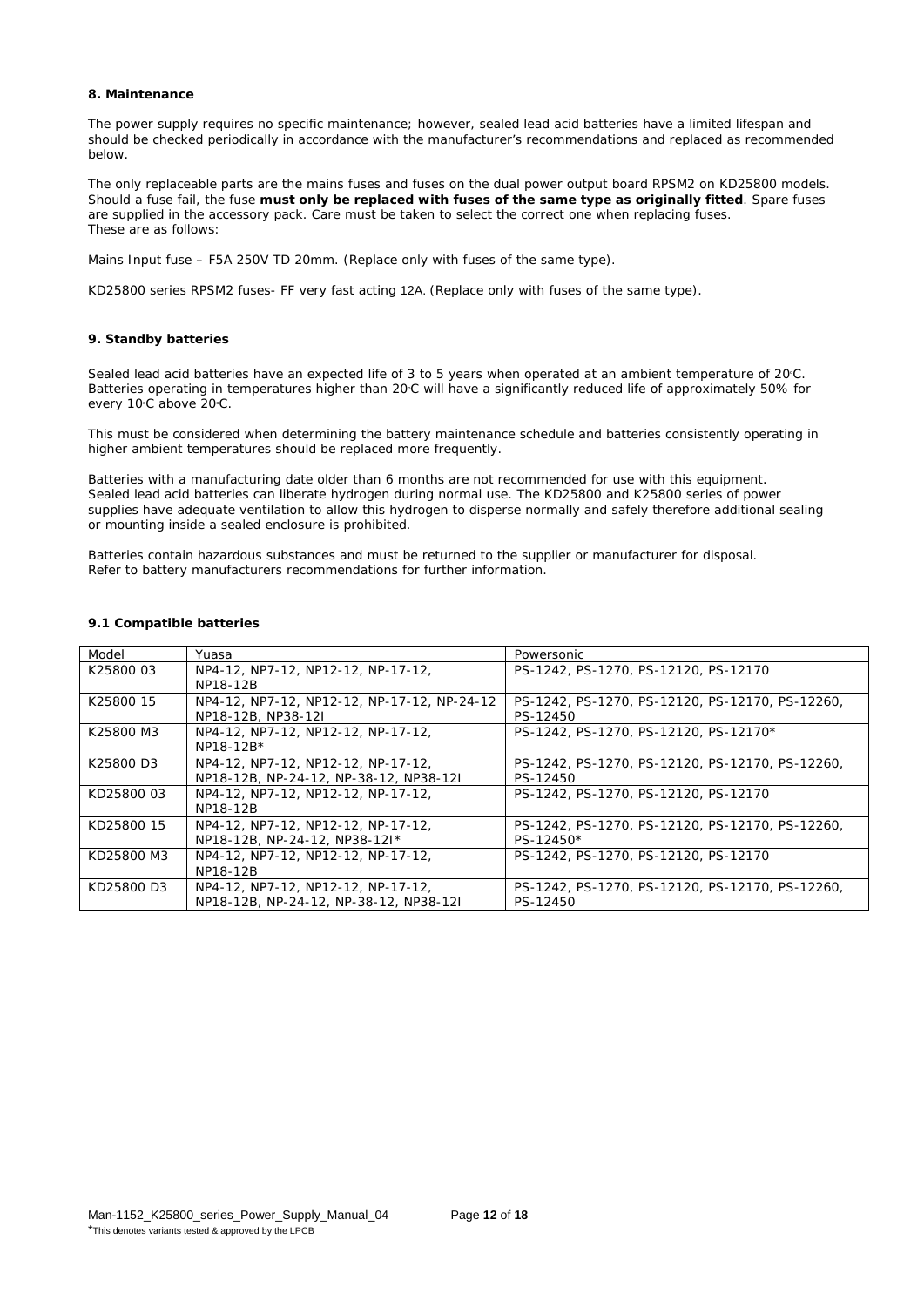### **10. Power Supply Unit Dimensional Drawings**



K25800 03 AND KD25800 03



K25800 15 AND KD25800 15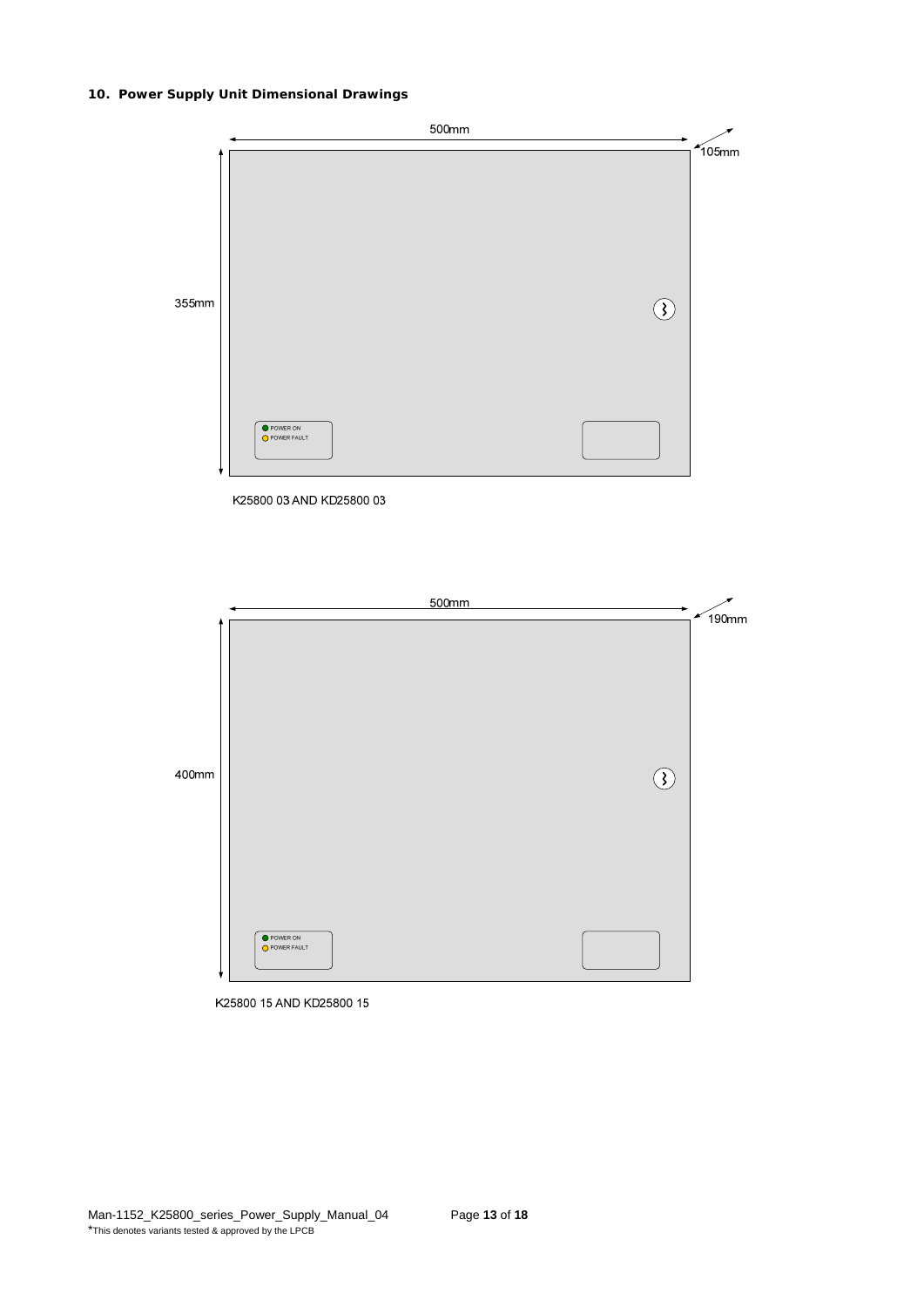

K25800 D3 AND KD25800 D3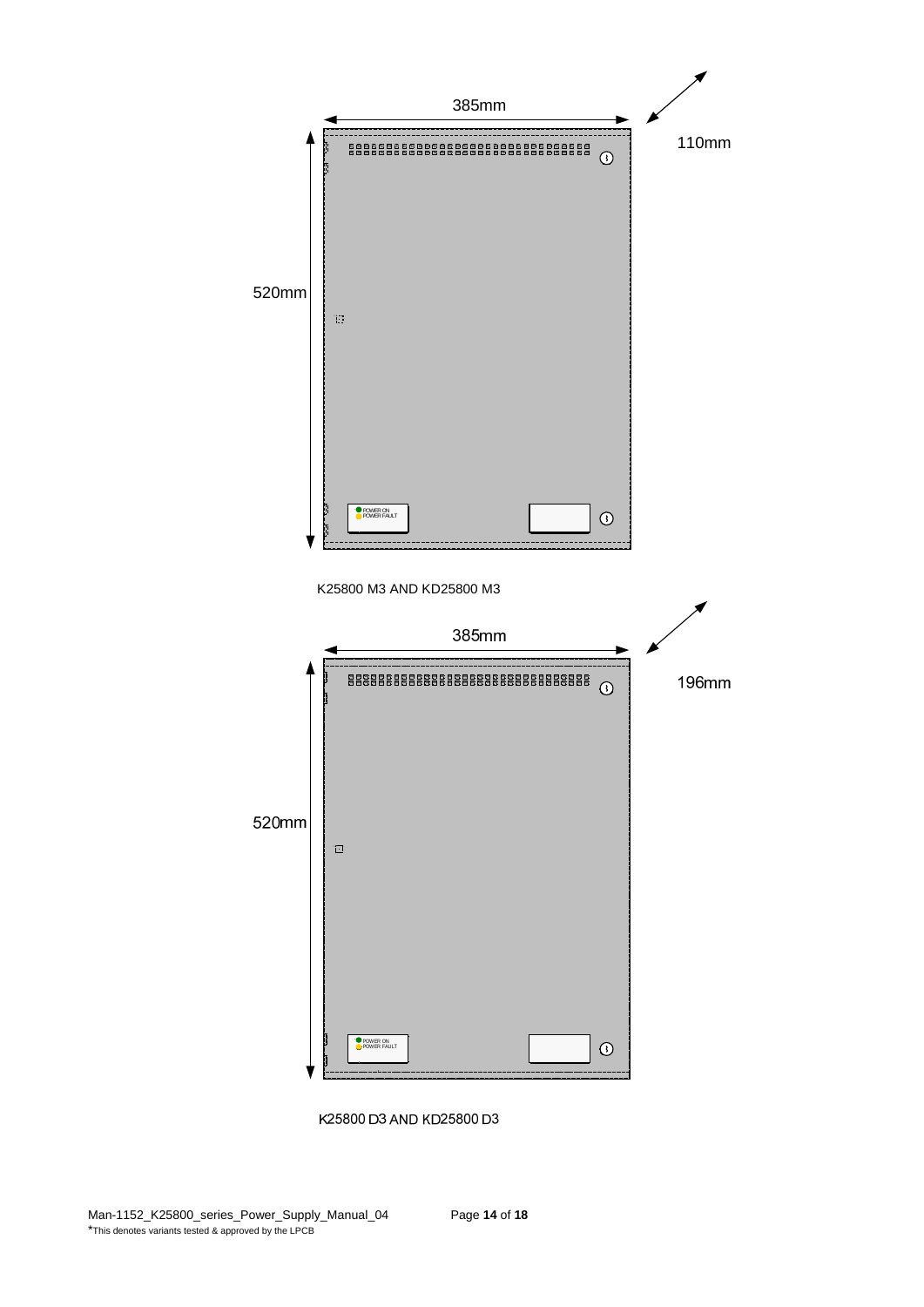#### **11. Temperature Sensor Mounting**

To achieve correct battery charging temperature compensation (essential for correct maintenance of batteries) the flying lead thermistor must be affixed to one of the batteries using Scotch 27 Glass Cloth Electrical Tape or equivalent. A suitable piece of this tape is supplied holding the temperature sensor to the power supply chassis.



KD25800M3, K25800M3, KD25800D3 and K25800D3 sensor mounting position.

KD2580003 AND K2580003 sensor mounting position

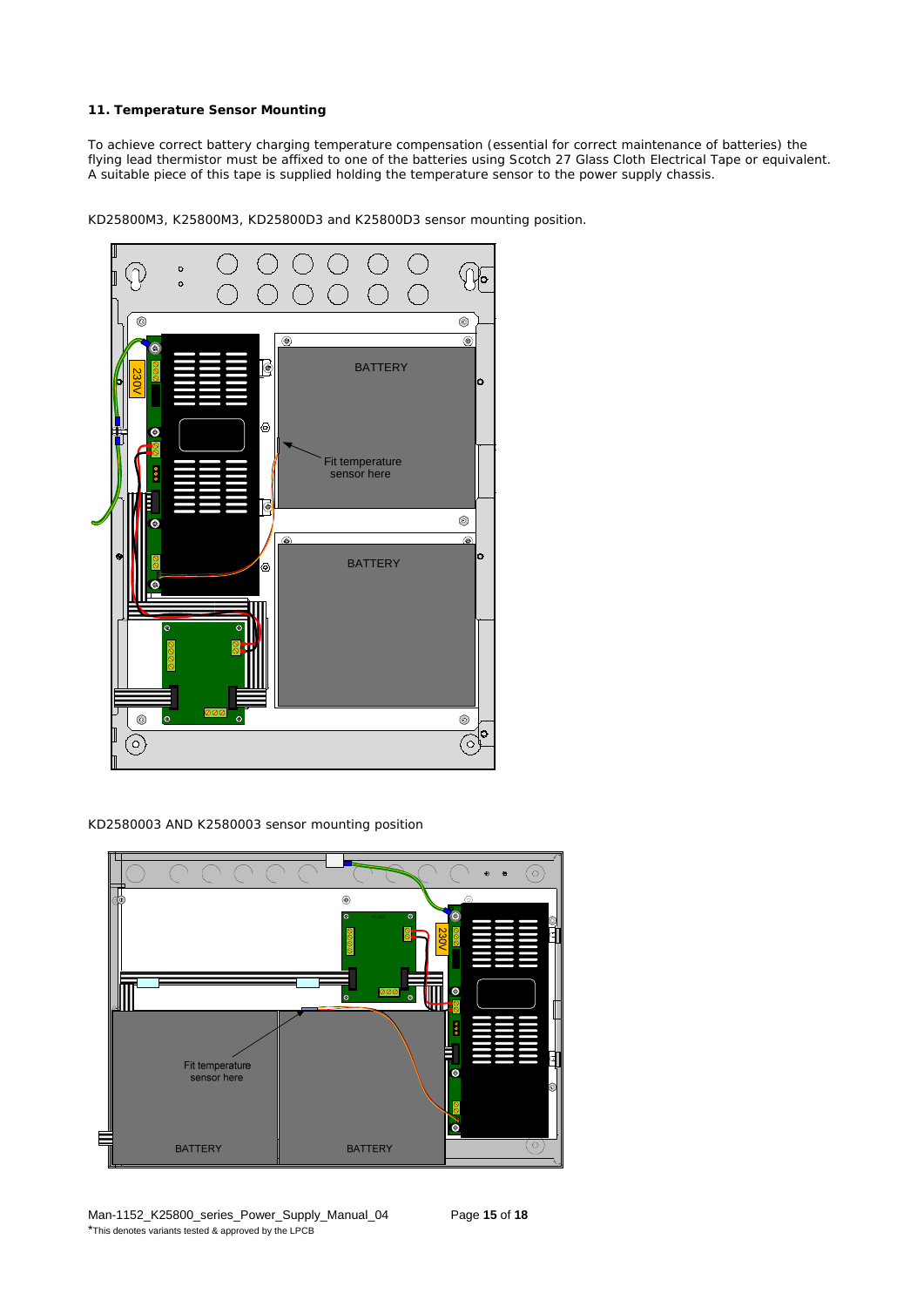KD2580014 and K2580015 sensor mounting position.

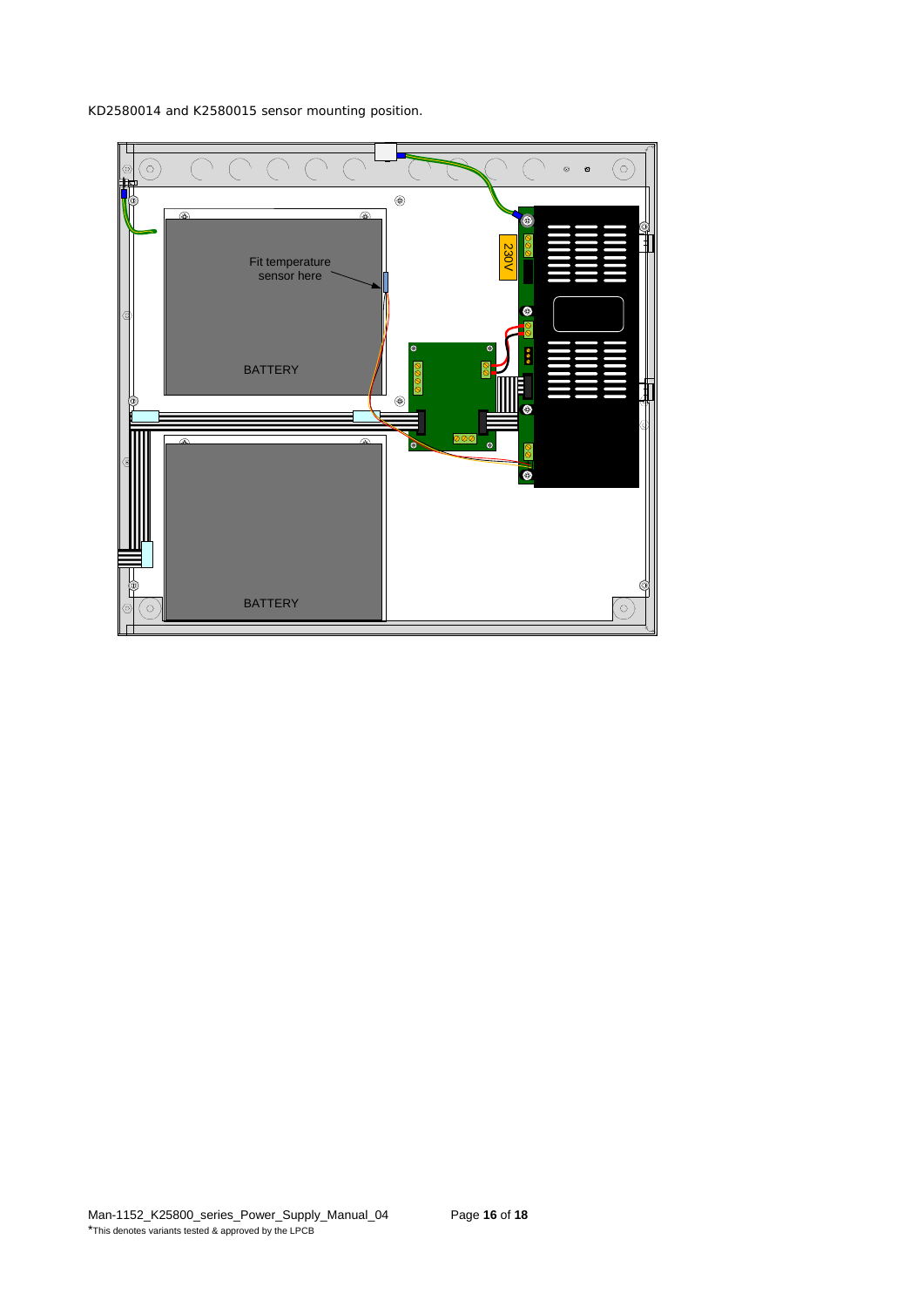#### **12. Cabling**

Only fire rated and shielded cable should be used.

Note: For LPCB approved installations use only FP200\*, 1.5mm<sup>2</sup> 2 core cable.

#### **Mains**

The Mains cable should be a minimum cable size of 1mm<sup>2</sup> and rated at 250V. A suitable primary disconnecting device must be provided in the end use application. Maximum cable size is limited to 4mm².

Keep all mains wiring separate from the Extra Low Voltage (ELV) battery cables and power supply output cables

#### **Extra Low voltage wiring**

Cable for low voltage wiring should be a minimum size of 1.0mm2 and rated for at least 30V DC. Keep all Extra Low voltage wiring separate from mains wiring.

All cable entries to the enclosure must be via suitable cable terminating kits such as Pirelli AXT20SK or equivalent. The earth or drain wire must be securely clamped to the cable gland as shown below or trapped between the lock nut and the enclosure with a cut washer.